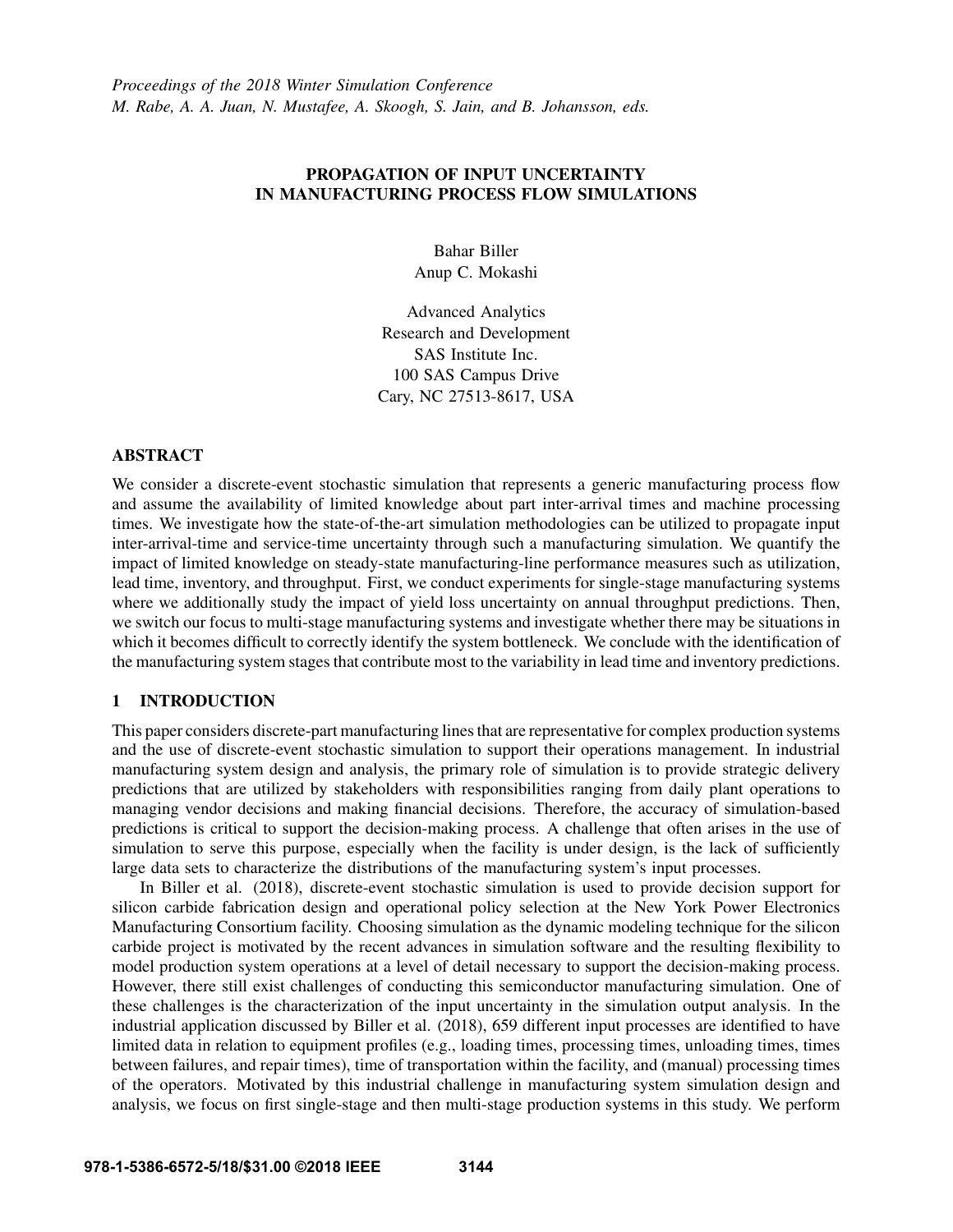simulation experiments to develop insights on the impact of limited input data on utilization, lead time (i.e., total time a part spends in the system), inventory (i.e., total number of parts in the system) and throughput predictions. The goal is to enhance our understanding of how much risk simulation-based predictions are exposed to due to the lack of full knowledge of the systems' arrival and service processes.

First, we consider a single-stage production system that forms the building block of many complex manufacturing systems. The parts are assumed to arrive at the system at a rate of  $\lambda$  units per hour while the workstation processes a part in an average of  $1/\mu$  hours. Both the inter-arrival times between consecutive part arrivals and the machine processing times are independent and exponentially distributed random variables.



Figure 1: Single-stage production system with part arrival rate  $\lambda$  and part processing rate  $\mu$ .

We illustrate the single-stage production system in Figure 1 and consider the situation in which the simulation practitioner does not know the true values of the arrival rate  $\lambda$  and the mean processing time  $\mu^{-1}$ . These unknown parameters are estimated from *N* inter-arrival time data points and *N* service-time data points. It is important to note that equal length of history for arrival and service processes is an assumption that can be easily relaxed. We make this assumption only for the purpose of managing the number of experiments conducted in this short paper.

Next, we switch our attention to a multi-stage production system. We specifically consider a ten-station serial production line simulation developed using SAS Simulation Studio (Hughes et al. 2018) and illustrated in Figure 2, where each yellow compound block represents a station whose process step details are provided in Figure 3. In this case, there is a finite amount of service-time data for each of the ten workstations of the manufacturing line. The goal is to investigate the sensitivity of the predictions for machine utilization, lead time, inventory, and annual throughput to the increasing number of workstations.



Figure 2: 10-station serial line simulation (Simulation Studio). Figure 3: A step.

Independent of the structure of the manufacturing line, there are three main sources of uncertainty to account for in the simulation output analysis (Biller and Corlu 2015): Stochastic uncertainty (i.e., the uncertainty that is due to the dependence of the simulation output on random input processes) (Helton 1997), parameter uncertainty (i.e., the uncertainty that is due to the estimation of the input-model parameters from limited data), and model uncertainty (i.e., the uncertainty due to the selection of a single model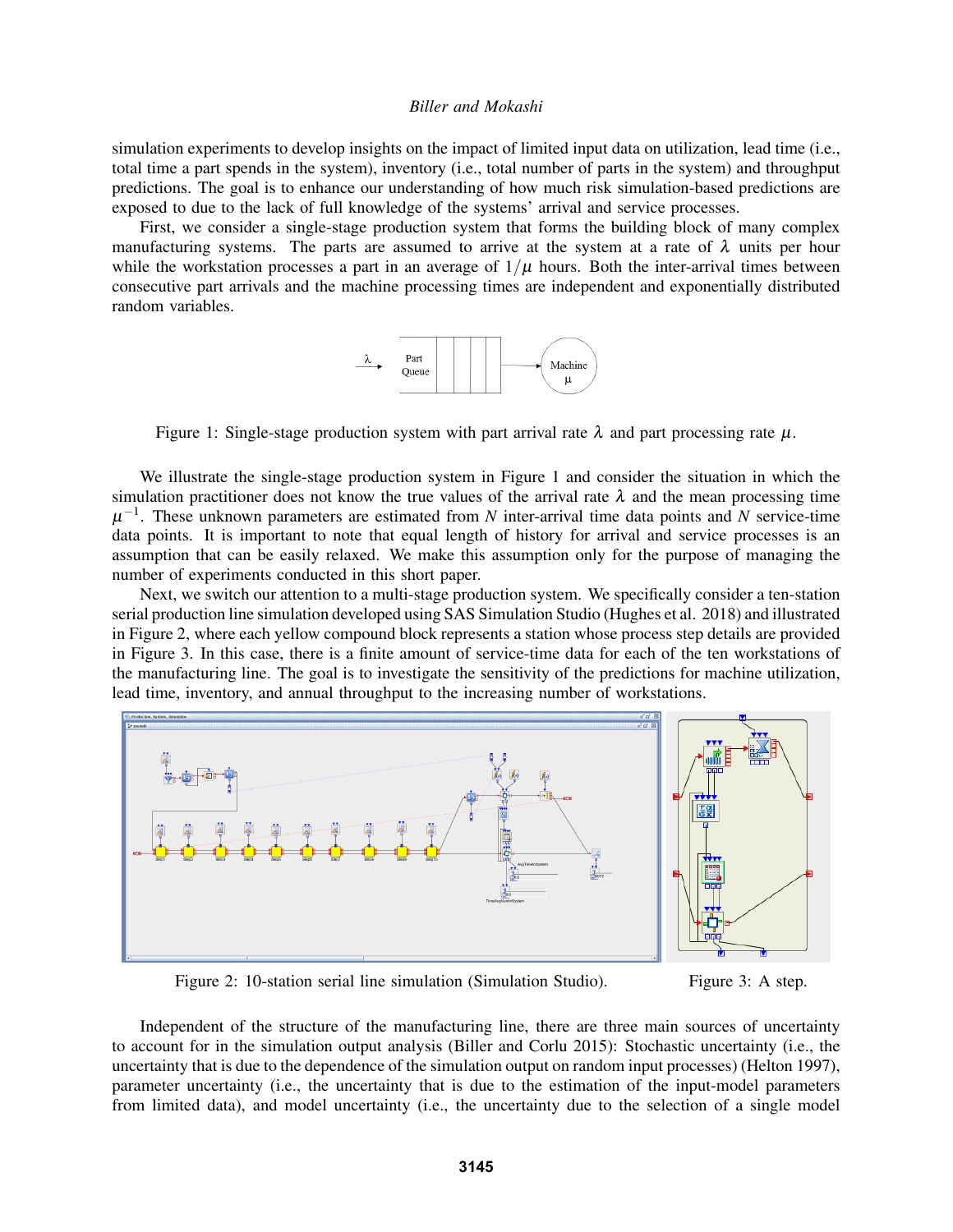from a set of alternative models) (Raftery et al. 1996). Because we assume exponentially distributed inter-arrival times and exponentially distributed service times for each workstation of the production line, we do not consider model uncertainty in this paper. We further assume unlimited computing budget so as to approximate the impact of stochastic uncertainty on simulation outputs to the value of zero. The goal is to obtain accurate quantification for the effect of input parameter uncertainty on single-stage and multi-stage production system performance measurements.

Today, accounting for input parameter uncertainty in discrete-event stochastic simulations is a wellstudied problem of interest to considerable numbers of simulation researchers and practitioners. Song and Nelson (2017) present the most recent review of a variety of methods that have been used to capture input parameter uncertainty in stochastic simulations when input models are fit to finite samples of real-world data. In this paper, we propagate input parameter uncertainty via direct simulation; i.e., we perform simulations for different collections of input distributions and study the empirical quantiles of the output performance measures to assess the impact of input parameter uncertainty on system performance. However, the distinguishing feature of our work is the selection of a multi-stage production line as the area of application and to address the issues of yield loss and bottleneck management for the first time under input uncertainty.

The remainder of the paper is organized as follows: We discuss the representation of input parameter uncertainty surrounding inter-arrival time and service-time distributions estimated from limited historical data in Section 2. We also describe how input uncertainty representation is reflected in the 95% confidence intervals constructed for machine utilization, part lead time, system inventory, and annual throughput. We present our numerical findings for single-stage production systems in Section 3. We conclude with a multi-stage manufacturing simulation, representative for industrial manufacturing system simulations (Biller et al. 2017) in Section 4 and with future research in Section 5.

### 2 REPRESENTATION OF INPUT PARAMETER UNCERTAINTY

We use  $\theta = 1/\lambda$  to represent the mean inter-arrival time parameter and  $\beta = 1/\mu$  for the mean service-time parameter. We consider the measurement of each of inter-arrival-time and service-time variables in terms of weeks per part in Section 3 and in terms of minutes per part in Section 4. It is critical to account for the opinions of the experts in the input uncertainty characterization, for example, when the objective is to solve a strategic equipment portfolio selection problem (Biller et al. 2017). However, we want the results of this paper to only reflect the impact of limited arrival and service histories on the performance assessment. Therefore, we choose to follow a frequentist approach and capture the input uncertainty using the sampling distributions of maximum likelihood estimates of mean inter-arrival-time and service-time parameters  $\theta$ and  $\beta$ . Notice that our uncertainty characterizations build on mean inter-arrival time  $\theta$  and mean service time  $\beta$  instead of the arrival rate  $\lambda$  and the service rate  $\mu$ . The reason is that the maximum likelihood estimates of  $\theta$  and  $\beta$  are unbiased while the maximum likelihood estimates of  $\lambda$  and  $\mu$  are biased.

We denote the length-*N* history available for the inter-arrival time random variable *A* by the time series  $a_n$ ,  $n = 1, 2, \ldots, N$ . Similarly, we define  $s_n$ ,  $n = 1, 2, \ldots, N$  for the historical data set of the service-time random variable *S*. It is well known that both

$$
\bar{a}_N = \frac{1}{N} \sum_{n=1}^N a_n
$$
 and  $\bar{s}_N = \frac{1}{N} \sum_{n=1}^N s_n$ 

are unbiased maximum likelihood estimators of  $\theta$  and  $\beta$ , respectively, attaining the minimum variance (Rohatgi and Saleh 2001). Since the random variables  $A_n$ ,  $n = 1, 2, \ldots, N$  are independent and identically distributed, each with an exponential distribution having a true mean parameter of  $\theta$ , it can be shown that the sampling distribution of  $\bar{a}_N$  is of type gamma with a shape parameter of *N* and a scale parameter of  $\theta/N$ . Similarly, the random variables  $S_n$ ,  $n = 1, 2, ..., N$  are independent and exponentially distributed, each with a true mean parameter of  $\beta$ ; therefore, the sampling distribution of  $\bar{s}_N$  is of type gamma with a shape parameter of *N* and scale parameter of  $\beta/N$ .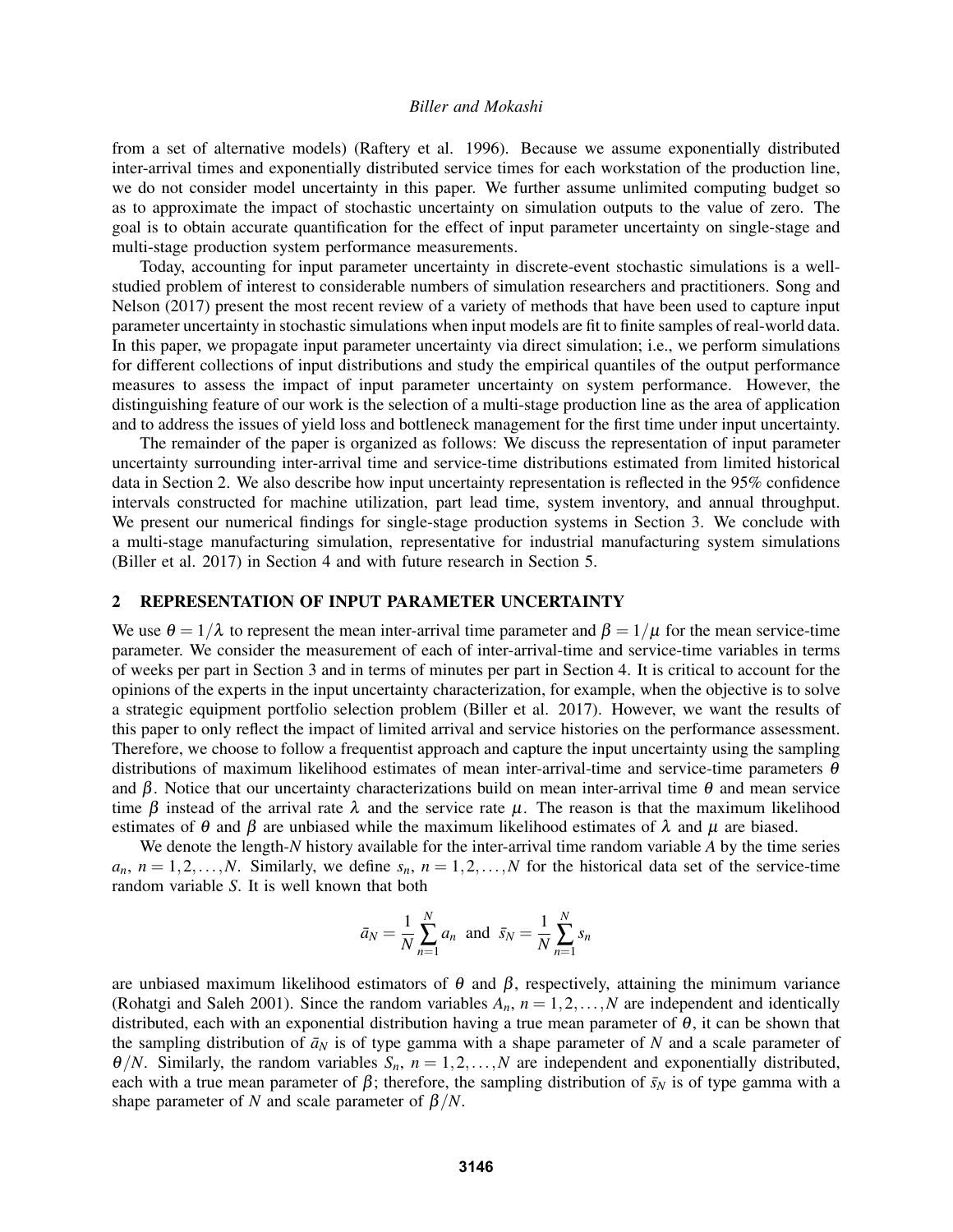Table 1: Standard deviations  $(\tau(\cdot))$  and coefficients of variation  $(\vartheta(\cdot))$  of  $\bar{a}_N$ ,  $\bar{s}_N$  and  $\bar{p}_N$  as a function of  $N \in \{10, 30, 50, 10000\}$  for the true inter-arrival time parameter  $\theta = 0.0625$ , the true service-time parameter  $\beta = 0.05$ , and the true yield-loss parameter  $p = 10\%$ .

|        | $\theta = 0.0625$ |                        |                     | $\beta = 0.05$           | $p = 10\%$        |                        |  |
|--------|-------------------|------------------------|---------------------|--------------------------|-------------------|------------------------|--|
| N      | $\tau(\bar{a}_N)$ | $\vartheta(\bar{a}_N)$ | $\tau(\bar{s_{N}})$ | $\vartheta(\bar{s}_{N})$ | $\tau(\bar{p}_N)$ | $\vartheta(\bar{p}_N)$ |  |
| 10     | 0.020             | 0.32                   | 0.016               | 0.32                     | $9.487\%$         | 0.95                   |  |
| 30     | 0.011             | 0.18                   | 0.009               | 0.18                     | 5.477%            | 0.55                   |  |
| 50     | 0.009             | 0.14                   | 0.007               | 0.14                     | 4.243\%           | 0.42                   |  |
| 10.000 | 0.001             | 0.01                   | 0.001               | 0.01                     | $0.300\%$         | 0.03                   |  |

First, we investigate the impact of mean inter-arrival-time parameter uncertainty and mean service-time parameter uncertainty on the mean performance measures of single-stage production systems with reliable workstations. Then, we introduce yield loss as an additional event to the simulation. We denote the true but unknown yield loss parameter by *p*. In this particular case, the data set is composed of  $p_n$ ,  $n = 1, 2, \ldots, N$ where  $p_n = 1$  if the part completed its processing is identified as being defective and  $p_n = 0$  otherwise. The maximum likelihood estimate  $\bar{p}_N$  of p is given by

$$
\bar{p}_N = \frac{1}{N} \sum_{n=1}^N p_n;
$$

the sampling distribution of  $\bar{p}_N$  is  $N^{-1}$  multiplied by the binomial distribution with parameters *N* and *p*.

Table 1 presents standard deviations  $\tau(\bar{a}_N)$ ,  $\tau(\bar{s}_N)$ , and  $\tau(\bar{p}_N)$  of  $\bar{a}_N$ ,  $\bar{s}_N$ , and  $\bar{p}_N$  and their coefficients of variations  $\vartheta(\bar{a}_N)$ ,  $\vartheta(\bar{s}_N)$ , and  $\vartheta(\bar{p}_N)$  as a function of *N* for the true values  $\theta = 0.0625$  weeks per part,  $\beta = 0.05$  weeks per part, and  $p = 10\%$  yield-loss probability. The goal is to develop an initial insight into how fast the sampling distributions of  $\bar{a}_N$ ,  $\bar{s}_N$ , and  $\bar{p}_N$  approach the true parameter values  $\theta$ ,  $\beta$ , and  $p$  with the increasing length of the arrival history, the service history, and the yield loss history, respectively. We further illustrate sampling density functions of  $\bar{a}_N$  and  $\bar{s}_N$  in Figure 4 and in Figure 5, and the sampling mass function of  $\bar{p}_N$  in Figure 6. For each input process, we observe that the input risk due to limited data decreases rather slowly and this is especially the case for yield loss. When there are only 10 observations in the historical data set, the coefficient of variation is 0.32 for each of  $\bar{a}_N$  (i.e.,  $(0.020)/(0.0625)$ ) and  $\bar{s}_N$  (i.e., (0.016)/(0.05)) while the coefficient of variation is 0.95 (i.e., (9.487)/(10)) for  $\bar{p}_N$ . When the data length increases from 10 to 50, the coefficient of variation for  $\bar{a}_N$  and  $\bar{s}_N$  decreases to 0.14 but to 0.42 for  $\bar{p}_N$ . Our goal is to understand how these observations are reflected in the distributions of the mean steady-state performance measures of the production systems. We achieve this goal in Section 3 for a single-stage production system and in Section 4 for a multi-stage production system.

We propagate the input parameter uncertainty, which is quantified in Table 1 and illustrated in Figures 4, 5, and 6 for arrival, service, and loss events, by using the simulation replication algorithm implemented within the SAS Simulation Studio environment. SAS Simulation Studio is a Java-based application for building and working with discrete-event simulation models (Hughes et al. 2018). Its distinguishing feature of flowing values through the simulation in a flexible manner makes SAS Simulation Studio a good candidate to propagate input uncertainty in manufacturing process flow simulations. Here is the presentation of the simulation replication algorithm for an *M*-station serial production line:

```
for outer loop simulation replication r from 1 to R do{
```
sample a value for theta[r] from Gamma (N, theta/N)

for process step m from 1 to M do{

sample process step m processing time beta  $[m,r]$  from Gamma  $(N,beta/N)$ sample process step m yield loss probability p[m, r] from Binomial  $(N, p) / N$  }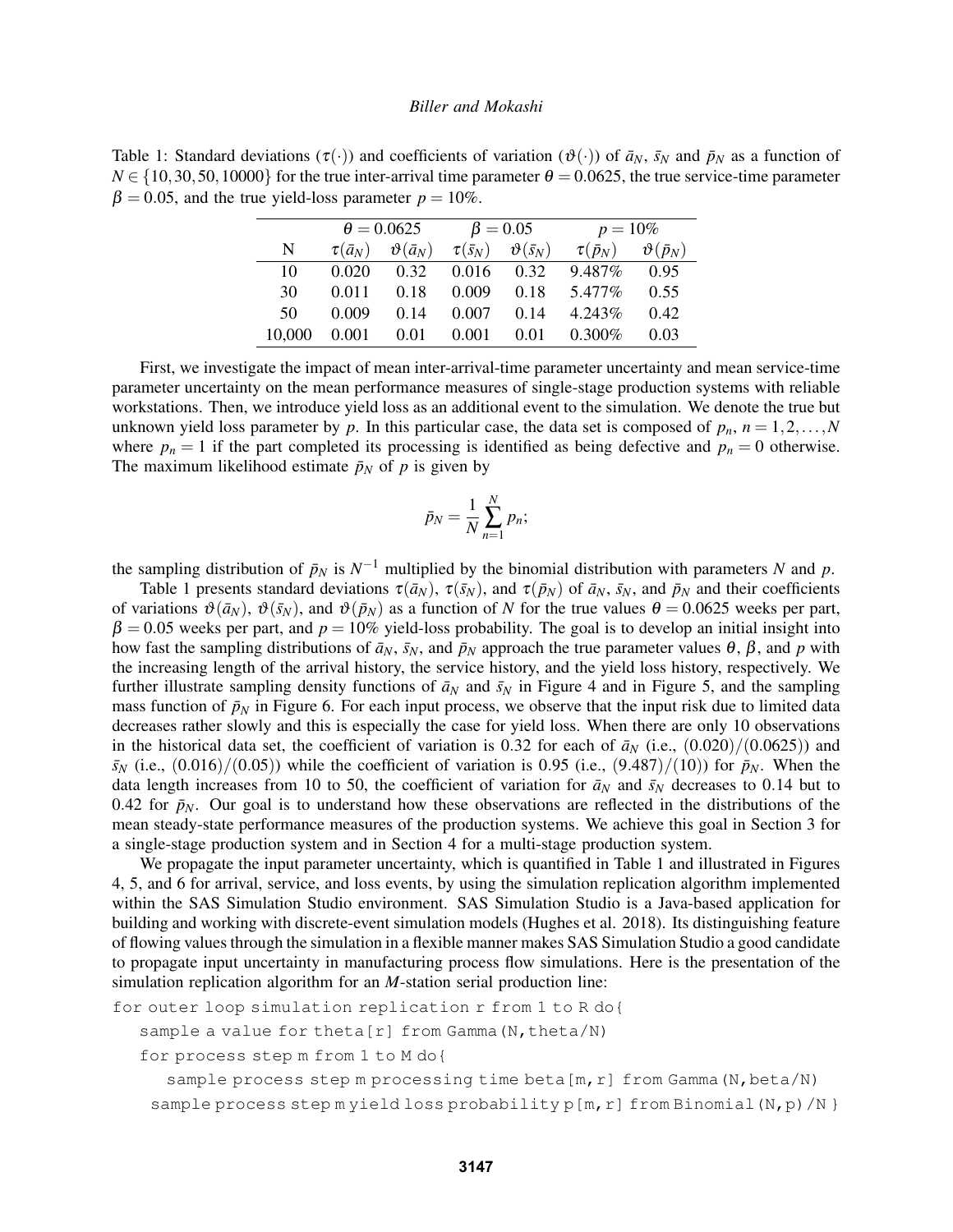



Figure 6:  $\bar{p}_N$  sampling functions for maximum likelihood estimate of yield loss  $p$  probability.

```
for inner loop simulation replication j from 1 to J do{
drive the manufacturing line simulation with sampled parameter values.
collect simulation output data, generically indicated by Y[r, j]. }
```
};

We implement the simulation replication algorithm for  $M = 1$  in Section 3 and for  $M = 10$  in Section 4. In each section, we choose a sufficiently large value for *J* to reflect the impact of infinite computing budget. Because the density functions of machine utilization, lead time, inventory, and throughput may not necessarily be symmetric, we construct a 95% confidence interval for each of these performance measures using 2.5% quantile, 50% quantile, and 97.5% quantile of the simulation output data  $\bar{Y}_r := J^{-1} \sum_{j=1}^J Y_{rj}$ .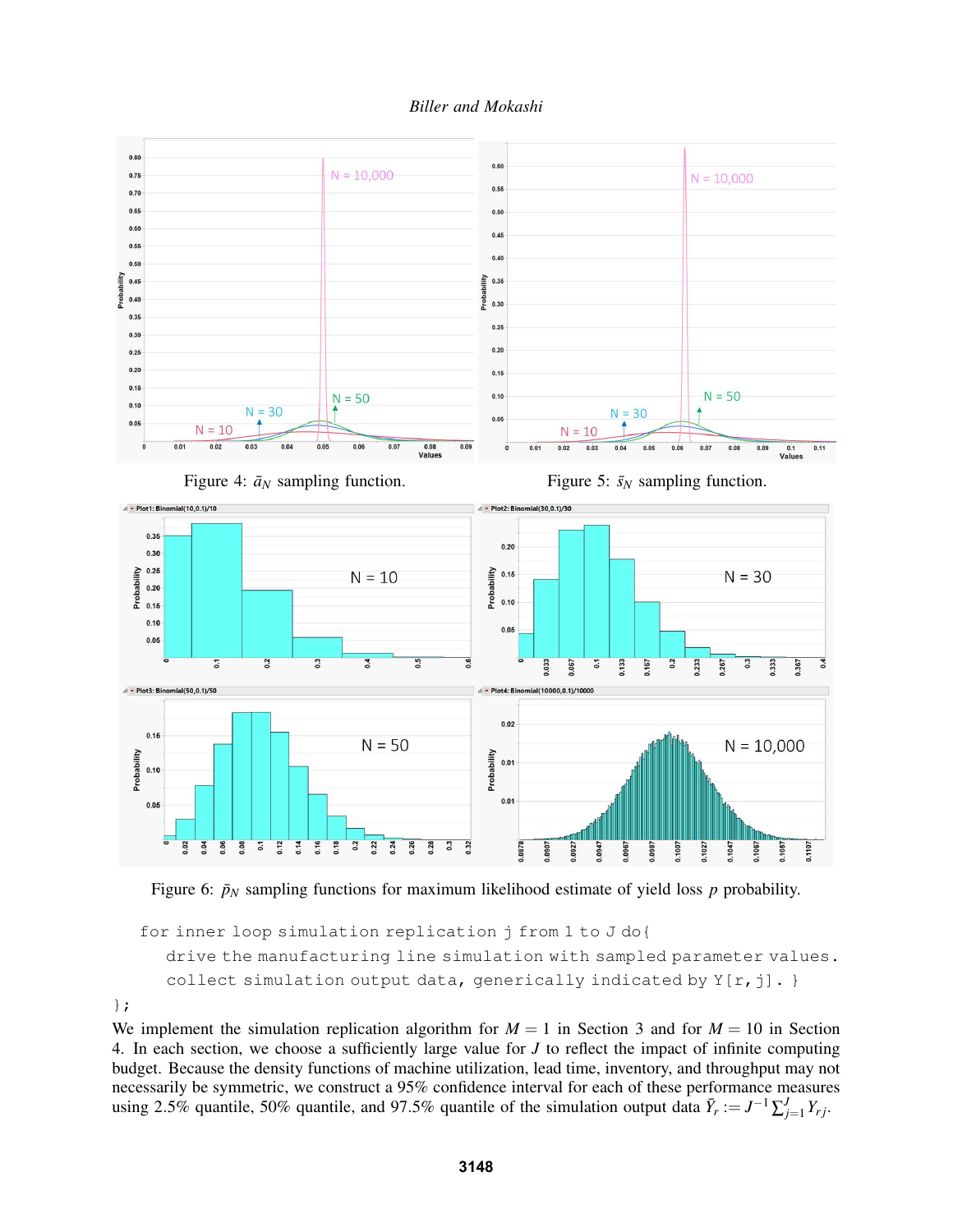It is common practice to construct the confidence intervals of the output performance measures using mean (E) and variance (V) of the simulation output data  $\bar{Y}_r$ . In fact, characterization of the variance of the mean output performance measure gives us the well-known insight that increasing the number of simulation replications *J* decreases the amount of stochastic uncertainty in the confidence interval but it has no impact on the portion of the confidence interval length due to input uncertainty. We demonstrate this result for manufacturing lines with reliable workstations by first representing the output random variable  $Y_{r,i}$  of the *j*th simulation replication as  $Y_{rj} := g(\theta, \beta, p) + \sigma Z_j$  where  $\sigma^2$  represents the simulation stochastic variance and  $Z_j$ ,  $j = 1, 2, \ldots, J$  correspond to the independent and identically distributed random variables, each with a mean of zero and a standard deviation of one. Furthermore,  $g(\theta, \beta, p)$  is the mean simulation response function with the mean inter-arrival time parameter  $θ$ , mean processing time parameter  $β$ , and failure-probability parameter *p*. We are now ready to write down the variance of the mean simulation output variance:

$$
\mathbb{V}[\bar{Y}_r] = \mathbb{V}_{\theta,\beta,p} \left[ \mathbb{E} \left[ \frac{1}{J} \sum_{j=1}^J (g(\theta,\beta,p) + \sigma Z_j) \Big| \theta, \beta, p \right] \right] + \mathbb{E}_{\theta,\beta,p} \left[ \mathbb{V} \left[ \frac{1}{J} \sum_{j=1}^J (g(\theta,\beta,p) + \sigma Z_j) \Big| \theta, \beta, p \right] \right]
$$
  
\n
$$
= \mathbb{V}_{\theta,\beta,p} \left[ \frac{1}{J} \sum_{j=1}^J (g(\theta,\beta,p)) \right] + \mathbb{E}_{\theta,\beta,p} \left[ \frac{1}{J^2} \sum_{j=1}^J \mathbb{V} (\sigma Z_j) \right]
$$
  
\n
$$
= \mathbb{V}_{\theta,\beta,p} [g(\theta,\beta,p)] + \frac{\sigma^2}{J}.
$$
 (1)

As shown by various studies, increasing values of *J* does not affect the first component of the right-hand side in (1). Our goal is to understand how this term  $\mathbb{V}_{\theta,\beta,p}[g(\theta,\beta,p)]$  responds to increasing arrival, service, and yield-loss history under different production system designs. However, we do this by the computation of 2.5%, 50%, and 97.5% quantiles of  $\bar{Y}_r$  especially for the accurate computation of machine utilization in congested systems.

### 3 SINGLE-STAGE PRODUCTION SYSTEM

The goal of this section is to quantify the impact of input parameter uncertainty on four primary performance measures of a single-stage production system. We experiment with the three scenarios tabulated in Table 2 under the assumption of full knowledge of arrival and service processes:

| Scenario |              | u            | Machine       | Lead Time | Inventory   | Throughput |
|----------|--------------|--------------|---------------|-----------|-------------|------------|
| Index    | (parts/week) | (parts/week) | (utilization) | (weeks)   | (inventory) | (annual)   |
|          |              | 20           | $70\%$        | 0.17      | 2.33        | 700        |
|          | 16           | 20           | 80%           | 0.25      | 4.00        | 800        |
|          |              | 20           | 85%           | 0.33      | 5.67        | 850        |

Table 2: Single-stage production system: Scenarios and performance under full knowledge.

Table 3 presents the 95% confidence intervals of the mean performance measures (i.e., their 2.5% quantile, 50% quantile, and 97.5% quantile) as a function of the data history of length*N* ∈ {10,20,30,50,100,200,300, 500,1000,5000,10000} under Scenario 1. Similarly, we present the results from Scenario 2 and Scenario 3 in Table 4 and Table 5, respectively. In each case, we observe that the impact of input uncertainty can be significant on the mean performance measures of single-stage production systems. Specifically, when there are only ten historical observations in each data set, we determine the median utilization as 62%, underestimating the true utilization by an absolute difference of 8% under Scenario 1. When the data length increases to 100, we then determine the median utilization to coincide with 70%. However, the 95% confidence interval for machine utilization is identified as between 53% and 91%. Thus, the length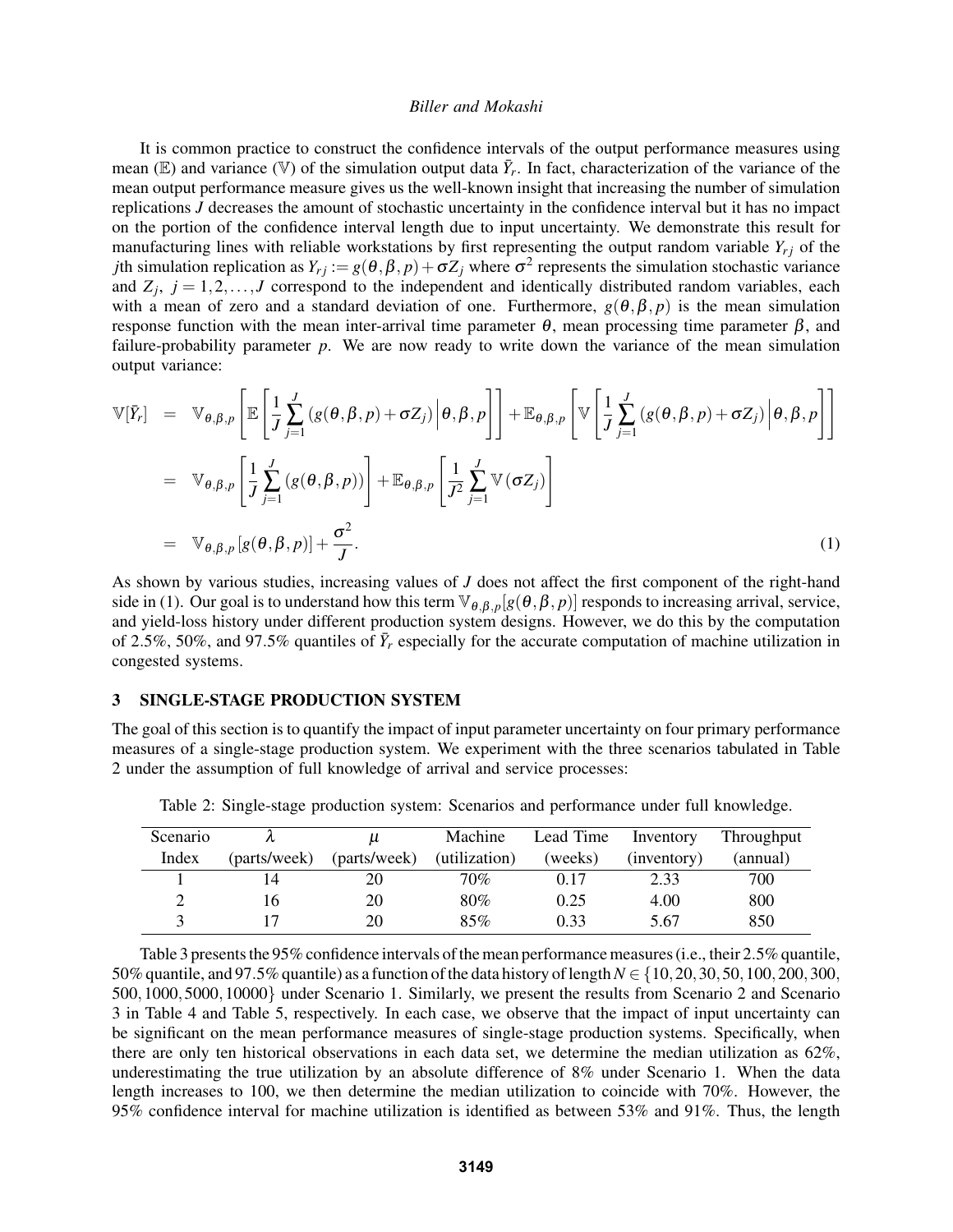| N          | Utilization |     |        | Lead Time |                 |      |      | Inventory |       |     | <b>Annual Throughput</b> |      |  |
|------------|-------------|-----|--------|-----------|-----------------|------|------|-----------|-------|-----|--------------------------|------|--|
| 10         | 24%         | 62% | 98%    | 0.03      | 0.12            | 2.94 | 0.32 | 1.62      | 49.13 | 402 | 672                      | 1103 |  |
| 20         | 37%         | 66% | $97\%$ | 0.05      | 0.14            | 2.15 | 0.59 | 1.91      | 33.70 | 459 | 687                      | 1049 |  |
| 30         | 41%         | 68% | $97\%$ | 0.06      | 0.15            | 1.87 | 0.69 | 2.08      | 28.42 | 496 | 689                      | 962  |  |
| 50         | 48%         | 69% | 95%    | 0.08      | 0.16            | 1.10 | 0.92 | 2.24      | 18.85 | 543 | 700                      | 903  |  |
| 100        | 53%         | 70% | 91%    | 0.09      | 0.17            | 0.62 | 1.15 | 2.33      | 10.05 | 583 | 701                      | 868  |  |
| <b>200</b> | 58%         | 70% | 86%    | 0.11      | 0.17            | 0.41 | 1.37 | 2.33      | 6.35  | 615 | 698                      | 807  |  |
| 300        | 60%         | 70% | 82%    | 0.11      | 0.17            | 0.30 | 1.49 | 2.33      | 4.57  | 621 | 698                      | 787  |  |
| 500        | 62%         | 70% | 79%    | 0.12      | 0.17            | 0.26 | 1.64 | 2.33      | 3.81  | 647 | 702                      | 761  |  |
| 1000       | 64%         | 70% | $77\%$ | 0.13      | 0.17            | 0.23 | 1.77 | 2.33      | 3.33  | 657 | 699                      | 745  |  |
| 5000       | 67%         | 70% | 73%    | 0.15      | .17<br>$\theta$ | 0.19 | 2.06 | 2.33      | 2.67  | 682 | 701                      | 720  |  |
| 10000      | 68%         | 70% | 72%    | 0.16      | .17<br>$\theta$ | 0.18 | 2.14 | 2.33      | 2.57  | 687 | 700                      | 714  |  |

Table 3: Scenario 1: 95% confidence intervals for mean performance under input uncertainty.

Table 4: Scenario 2: 95% confidence intervals for mean performance under input uncertainty.

|            | Utilization |     |     |           |      |      |           |      |       |                          |     |      |
|------------|-------------|-----|-----|-----------|------|------|-----------|------|-------|--------------------------|-----|------|
| N          |             |     |     | Lead Time |      |      | Inventory |      |       | <b>Annual Throughput</b> |     |      |
| 10         | 29%         | 66% | 98% | 0.03      | 0.13 | 3.00 | 0.42      | 1.91 | 53.67 | 441                      | 740 | 1253 |
| 20         | 41%         | 72% | 98% | 0.06      | 0.17 | 2.79 | 0.71      | 2.51 | 50.64 | 520                      | 767 | 1107 |
| 30         | 47%         | 75% | 98% | 0.06      | 0.19 | 2.70 | 0.88      | 2.98 | 45.38 | 564                      | 778 | 1045 |
| 50         | 55%         | 77% | 98% | 0.09      | 0.21 | 2.34 | 1.21      | 3.27 | 43.12 | 622                      | 787 | 998  |
| 100        | 61%         | 79% | 97% | 0.11      | 0.23 | 1.82 | 1.54      | 3.70 | 34.63 | 656                      | 795 | 945  |
| <b>200</b> | 66%         | 80% | 95% | 0.13      | 0.25 | 1.16 | 1.95      | 3.90 | 19.95 | 699                      | 797 | 914  |
| 300        | 68%         | 80% | 94% | 0.14      | 0.25 | 0.98 | 2.08      | 3.98 | 16.79 | 710                      | 800 | 894  |
| 500        | 71%         | 80% | 91% | 0.16      | 0.25 | 0.60 | 2.40      | 3.99 | 10.15 | 733                      | 802 | 878  |
| 1000       | 73%         | 80% | 87% | 0.18      | 0.25 | 0.40 | 2.70      | 3.99 | 6.64  | 750                      | 802 | 851  |
| 5000       | 77%         | 80% | 83% | 0.21      | 0.25 | 0.30 | 3.34      | 4.02 | 4.93  | 778                      | 801 | 822  |
| 10000      | 78%         | 80% | 82% | 0.22      | 0.25 | 0.29 | 3.53      | 4.02 | 4.02  | 786                      | 800 | 815  |

Table 5: Scenario 3: 95% confidence intervals for mean performance under input uncertainty.

| N          | Utilization |        |        | Lead Time |      |       | Inventory |      |       | Annual Throughput |     |      |
|------------|-------------|--------|--------|-----------|------|-------|-----------|------|-------|-------------------|-----|------|
| 10         | 31%         | 70%    | 99%    | 0.04      | 0.15 | 4.18  | 0.45      | 2.33 | 74.16 | 476               | 776 | 1312 |
| 20         | 42%         | 76%    | 99%    | 0.05      | 0.20 | 3.47  | 0.72      | 3.25 | 68.76 | 552               | 795 | 1170 |
| 30         | 49%         | $77\%$ | 98%    | 0.07      | 0.21 | 3.20  | 0.96      | 3.43 | 61.61 | 597               | 809 | 1075 |
| 50         | 56%         | 80%    | 98%    | 0.09      | 0.25 | 3.16  | 1.30      | 4.09 | 58.65 | 645               | 823 | 1030 |
| 100        | 63%         | 83%    | 98%    | 0.11      | 0.29 | 3.613 | 1.68      | 4.85 | 54.03 | 694               | 840 | 993  |
| <b>200</b> | 70%         | 84%    | 98%    | 0.15      | 0.32 | 2.24  | 2.36      | 5.45 | 42.05 | 751               | 849 | 961  |
| 300        | 73%         | 85%    | 97%    | 0.17      | 0.32 | 1.95  | 2.68      | 5.49 | 35.75 | 764               | 850 | 952  |
| 500        | 75%         | 85%    | 96%    | 0.19      | 0.32 | 1.30  | 3.01      | 5.50 | 23.07 | 782               | 850 | 927  |
| 1000       | 78%         | 85%    | 93%    | 0.22      | 0.33 | 0.73  | 3.61      | 5.55 | 12.83 | 799               | 850 | 904  |
| 5000       | 82%         | 85%    | 89%    | 0.26      | 0.33 | 0.45  | 4.43      | 5.65 | 7.74  | 825               | 850 | 876  |
| 10000      | 83%         | 85%    | $87\%$ | 0.28      | 0.33 | 0.40  | 4.77      | 5.66 | 6.92  | 833               | 850 | 868  |

of the 95% confidence interval continues to be too large – even when when there are 100 observations of inter-arrival times and 100 observations of service times – to effectively inform the plant manager about the machine utilization. Nevertheless, increasing the data length by tenfold decreases the confidence interval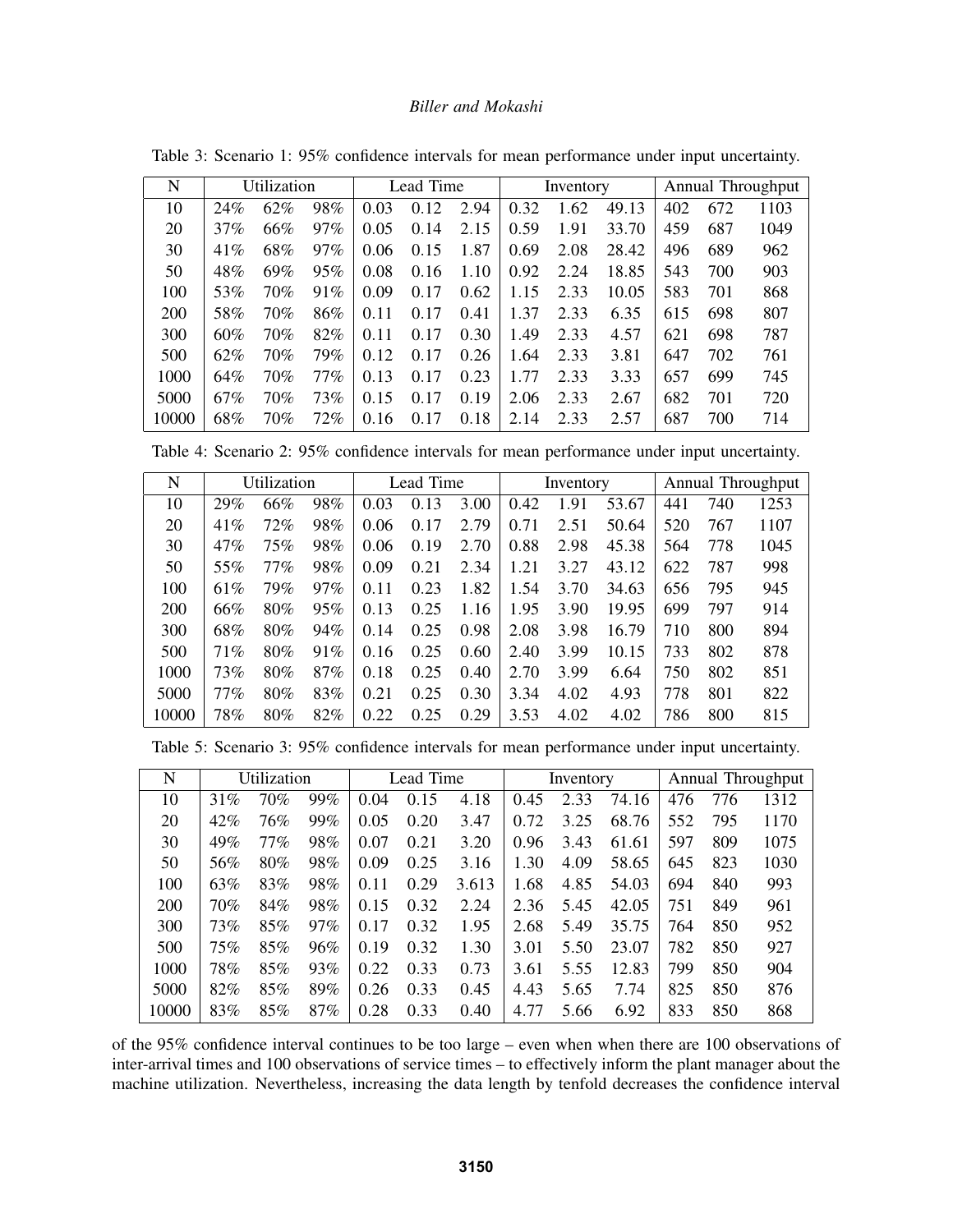half-length from 17% to 6%. We further decrease the 6% half-length to a 3% half-length by increasing the data length from 1,000 observations to 5,000 observations.

Another striking observation is the impact of limited input data on average inventory predictions. When there are only 10 observations of each of inter-arrival time and service time, we find that the 95% confidence interval for average system inventory is between 0.32 parts and 49.13 parts with a median of 1.62 parts. This observation is concerning because focusing on the median will lead to the underestimation of the need for the maximum buffer size. When there are 100 observations in each of the data sets, we identify the upper bound of the 95% confidence interval as 10 parts. Therefore, in the presence of very limited data, it would be ill-advised to make any buffer investment decisions. This observation also holds for annual throughput in which case the range of the 95% confidence interval is approximately the true unknown mean of the annual throughput; i.e., the lower bound, median and upper bound of the confidence interval are calculated as 402, 672, and 1,103. In the case of having 100 observations in each of the data sets, we then identify the lower and upper bounds of the 95% confidence interval as 583 and 868.

The severity of input uncertainty on machine utilization, average inventory, and annual throughput increases further with the higher (true) system utilization. We illustrate the corresponding results presented in Tables 3, 4, and 5 in Figures 7, 8, and 9, respectively, where we also observe the need of a longer history for the median of the performance measures to converge to their true values.

Table 4 presents the results identified under the true utilization of 80% with reliable workstations. Next, we relax this assumption and compute median annual throughput and its confidence interval at true







Figure 9: Annual Throughput.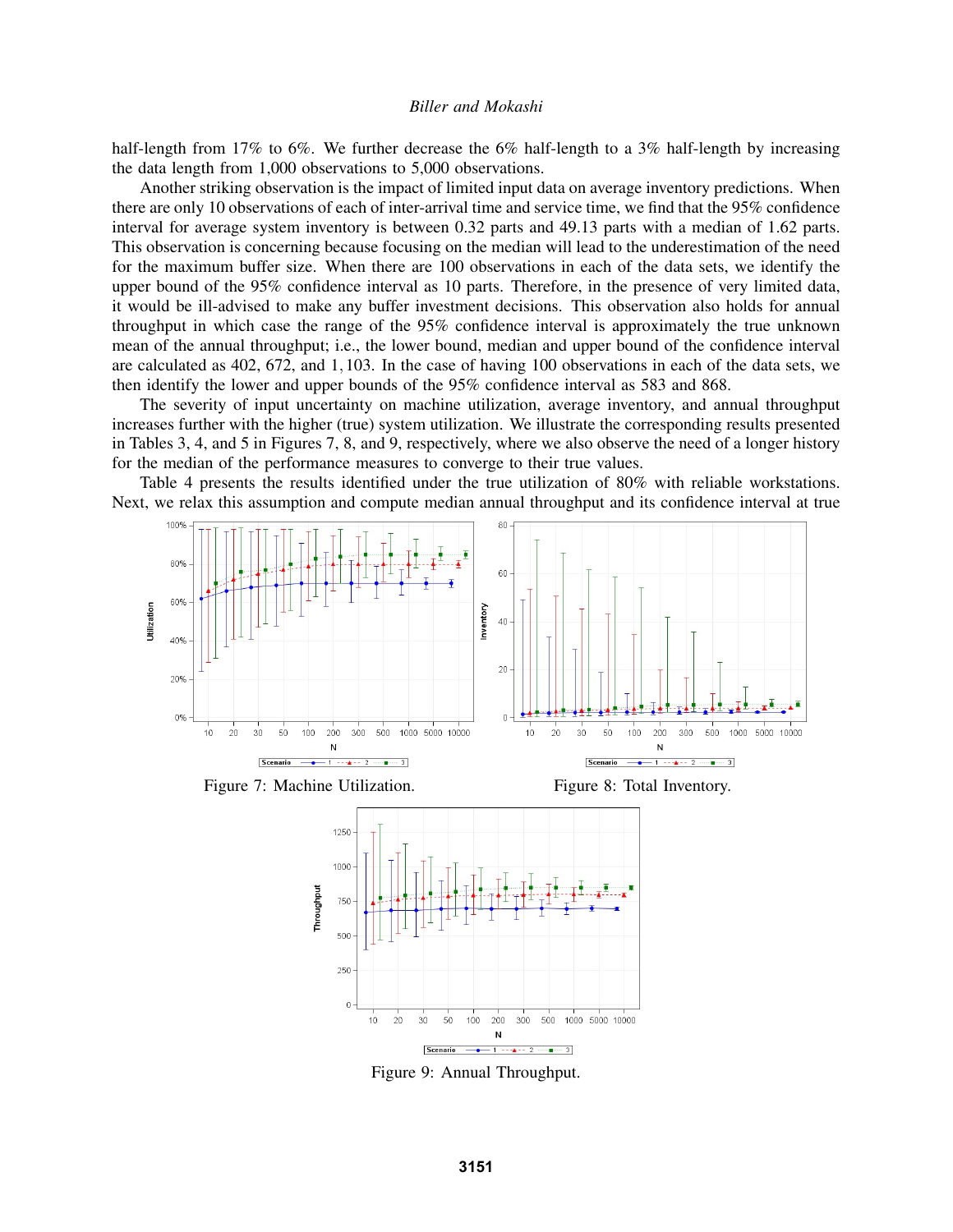yield loss probabilities of 5%, 10%, and 20%. We present our findings in Table 6 and illustrate them in Figure 10. The relative comparison of the medians calculated under 0% and 5% (or 10% or 20%) true yield probabilities result in a reduction of 5% (or 10% or 20%) in annual throughput. We observe the input uncertainty to exhibit its impact on annual throughput at lower values of *N* and especially at the lower bound of the 95% confidence interval. In the presence of 5% (or 10% or 20%) true yield loss probability, the lower bound of the 95% confidence interval is found to be 8% (or 15% or 34%) lower than its counterpart at 0% yield loss probability. In each case, however, we find this observation to disappear and that all relative differences converge to their corresponding yield loss probabilities as soon as the number of historical data points for each input process reaches 200.

| N          | 0% Yield Loss |     |      | 5% Yield Loss |     |      | 10% Yield Loss |     |      |     | 20% Yield Loss |      |
|------------|---------------|-----|------|---------------|-----|------|----------------|-----|------|-----|----------------|------|
| 10         | 441           | 740 | 1253 | 419           | 700 | 1218 | 387            | 659 | 1156 | 300 | 580            | 1070 |
| 20         | 520           | 767 | 1107 | 492           | 728 | 1066 | 456            | 678 | 1034 | 385 | 609            | 931  |
| 30         | 564           | 778 | 1045 | 527           | 739 | 1028 | 499            | 690 | 949  | 426 | 619            | 882  |
| 50         | 622           | 787 | 998  | 587           | 748 | 957  | 540            | 708 | 934  | 460 | 629            | 829  |
| 100        | 656           | 795 | 945  | 634           | 762 | 915  | 590            | 720 | 857  | 516 | 636            | 779  |
| <b>200</b> | 699           | 797 | 914  | 660           | 761 | 872  | 627            | 720 | 833  | 553 | 640            | 741  |
| 300        | 710           | 800 | 894  | 673           | 760 | 853  | 638            | 721 | 813  | 563 | 641            | 719  |
| 500        | 733           | 802 | 878  | 698           | 761 | 835  | 659            | 720 | 791  | 576 | 640            | 705  |
| 1000       | 750           | 802 | 851  | 714           | 759 | 809  | 675            | 719 | 769  | 595 | 642            | 688  |
| 5000       | 778           | 801 | 822  | 739           | 760 | 783  | 699            | 720 | 743  | 620 | 640            | 659  |
| 10000      | 786           | 800 | 815  | 745           | 760 | 776  | 706            | 720 | 734  | 627 | 640            | 655  |

Table 6: Scenario 2: Impact of yield loss uncertainty on annual throughput.



Figure 10: Illustration of the impact of yield loss uncertainty on annual throughput.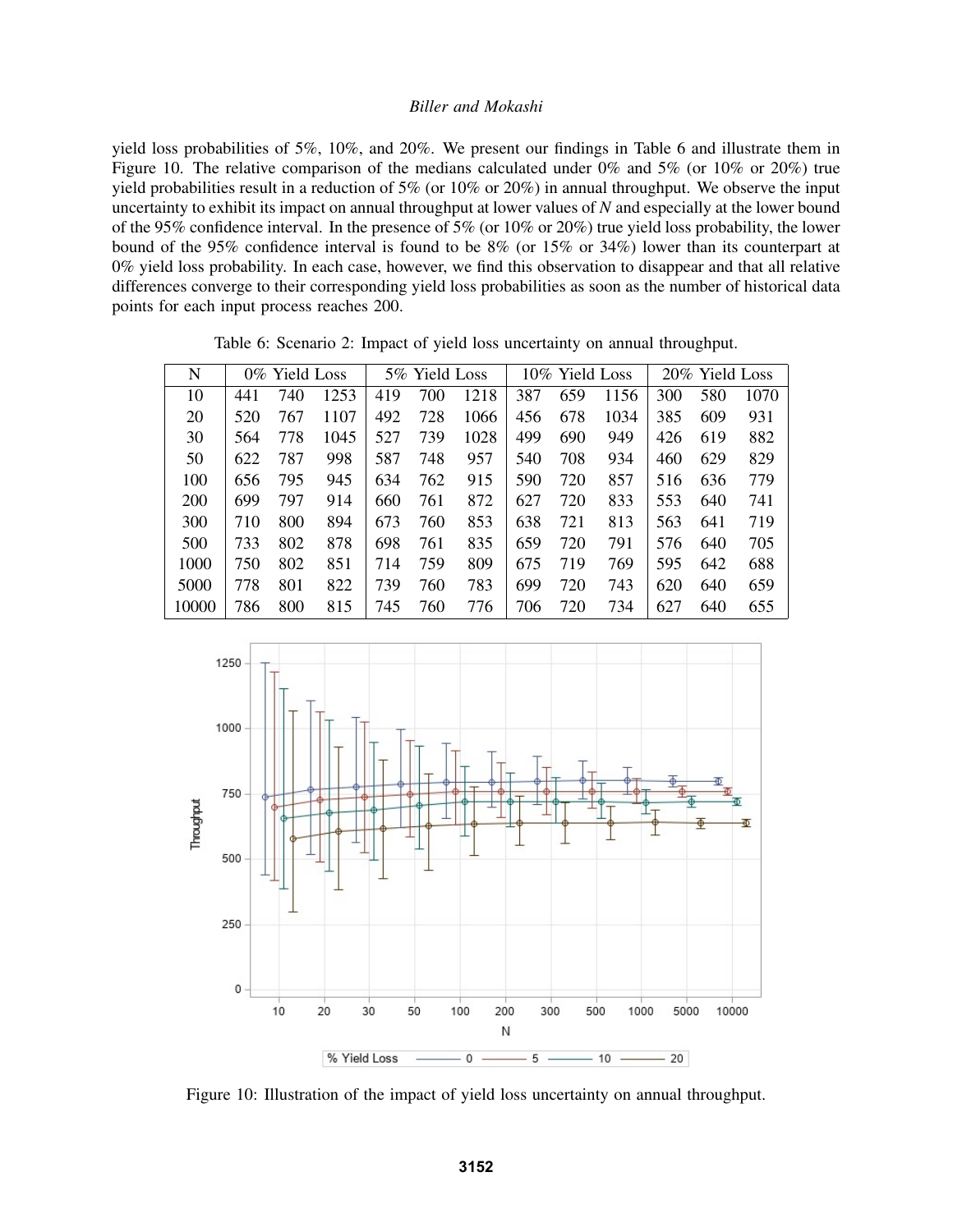### 4 MULTI-STAGE PRODUCTION SYSTEM

In this section, we consider a serial manufacturing line motivated by an application discussed in Biller et al. (2017) and illustrated in Figure 2 and Figure 3 of Section 1. We continue to make the assumption of exponentially distributed part inter-arrival times and exponentially distributed processing times for each workstation of the production line. We impose no constraints on the sizes of the buffers between consecutive workstations. We aim to understand the inventory storage needs under the given operational assumptions. Furthermore, we consider each workstation to be reliable; i.e., 0% yield loss probability. Table 7 assumes 200 as the true mean inter-arrival time (i.e.,  $\theta = 200$  minutes per part) and presents the design of this manufacturing line under full knowledge of arrival and service processes. In this table, we also provide steady-state average performance measures utilization, lead time, and inventory, and present each at the workstation level. It becomes immediately evident that the bottleneck is Machine 5 with an average

| Process        | Resource Type | $\beta_i$      | <b>Station</b> | Lead Time | Inventory |
|----------------|---------------|----------------|----------------|-----------|-----------|
| Step $i$       | at Station i  | (minutes/part) | Utilization    | (minutes) | (parts)   |
|                | Machine 1     | 160            | 80.0%          | 800.00    | 4.00      |
| 2              | Operator 1    | 0.80           | 0.40%          | 0.80      | 0.00      |
| 3              | Machine 2     | 0.87           | $0.44\%$       | 0.87      | 0.00      |
| $\overline{4}$ | Operator 2    | 0.80           | 0.40%          | 0.80      | 0.00      |
| 5              | Machine 3     | 0.85           | $0.43\%$       | 0.85      | 0.00      |
| 6              | Machine 4     | 45             | 22.5%          | 58.06     | 0.29      |
| 7              | Machine 5     | 170            | 85.0%          | 1133.33   | 5.67      |
| 8              | Machine 6     | 45             | 22.5%          | 58.06     | 0.29      |
| 9              | Machine 7     | 55             | 27.5%          | 75.86     | 0.38      |
| 10             | Machine 8     | 67.5           | 33.8%          | 101.89    | 0.51      |

Table 7: Multi-stage production system: Process flow and performance under full knowledge.

utilization of 85% where each part is expected to spend a total of 1,133 minutes. Furthermore, there are, on average, 5.67 parts in this workstation. The second busiest workstation of the production line is Machine 1 with an expected utilization of 80% where each part is expected to spend 800 minutes. In addition, there are, on average, 4 parts in the first station of the manufacturing line.

We assume the availability of only 50 observations for the inter-arrival times and for each of the processing times in the 10-station serial production line characterized in Table 7. We first present the 95% confidence interval for utilization of each workstation in Table 8. Then, we illustrate these confidence intervals associated with all stages of the production line in Figure 11. We immediately notice that it is not clear anymore whether Machine 5 is the bottleneck of the manufacturing line. In fact, it is inconclusive whether Machine 1 (i.e., process step 1) or Machine 5 (i.e., process step 7) is the bottleneck. In this particular case, there may be value in designing the data collection plan in a way to reveal system bottlenecks in a fast and accurate manner.

Table 8: Impact of arrival and service process uncertainty on workstation utilization.

|                                                                        |                          | Process Step |  |       |             |   |                |    |  |    |  |  |  |  |
|------------------------------------------------------------------------|--------------------------|--------------|--|-------|-------------|---|----------------|----|--|----|--|--|--|--|
| Utilization                                                            | <b>Contract Contract</b> |              |  | 2 3 4 | $5^{\circ}$ | 6 | $\overline{7}$ | X. |  | 10 |  |  |  |  |
| 2.5% Quantile 50.8% 0.3% 0.3% 0.3% 0.3% 14.6% 54.8% 14.5% 18.1% 22.6%  |                          |              |  |       |             |   |                |    |  |    |  |  |  |  |
| 50% Quantile 75.3% 0.4% 0.4% 0.4% 0.4% 21.5% 79.4% 21.5% 25.9% 32.0%   |                          |              |  |       |             |   |                |    |  |    |  |  |  |  |
| 97.5% Quantile 97.6% 0.5% 0.6% 0.5% 0.6% 30.1% 98.9% 31.2% 37.7% 45.1% |                          |              |  |       |             |   |                |    |  |    |  |  |  |  |

Next, we present the 95% confidence intervals for steady-state annual throughput, total lead time, and overall inventory in the system and compare them to those provided by Table 7: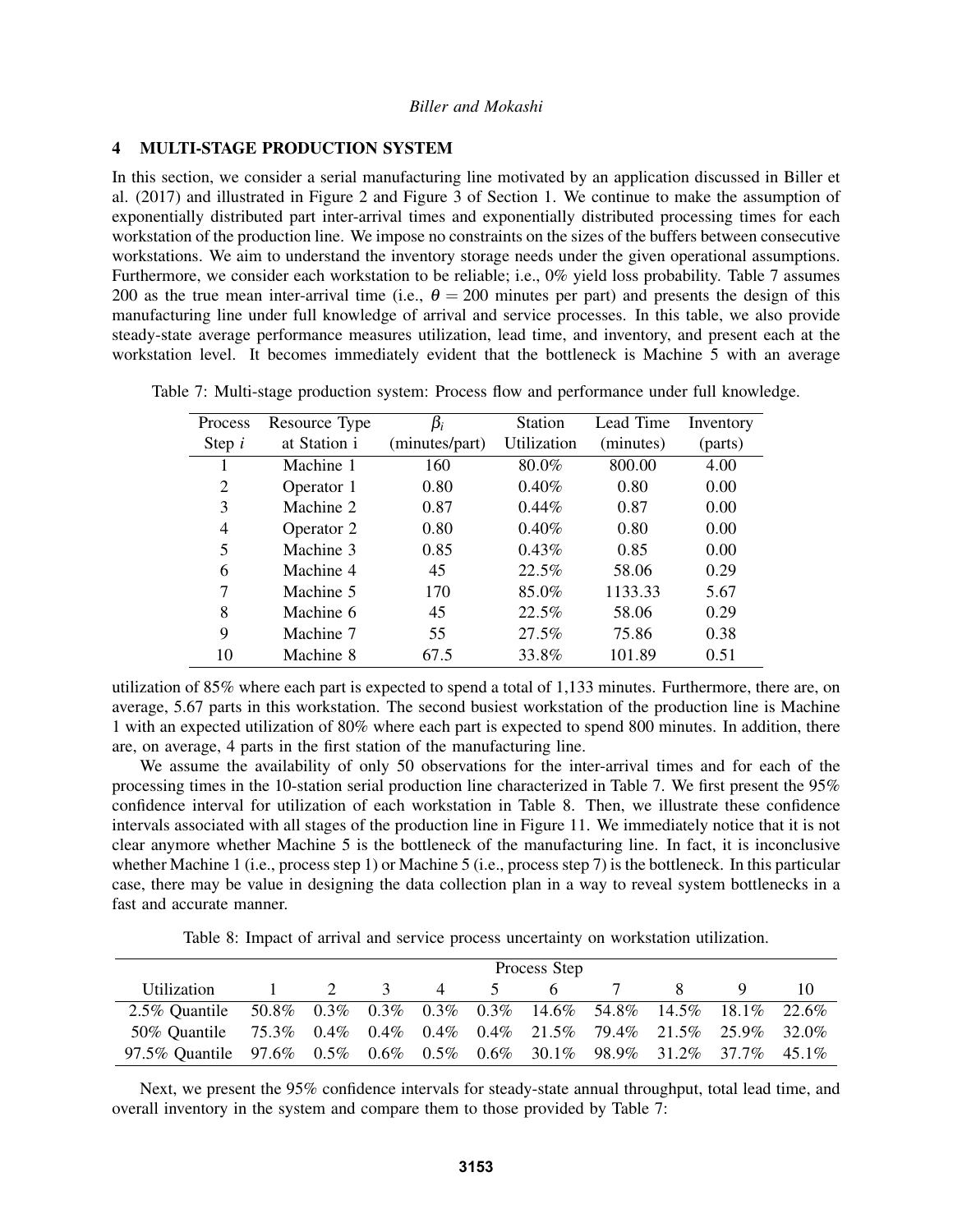*Biller and Mokashi*



Figure 11: Illustration of the impact of input process uncertainty on workstation utilizations.

|                |            | Full Knowledge |           | Data Length $N = 50$ |                     |        |  |
|----------------|------------|----------------|-----------|----------------------|---------------------|--------|--|
|                | Throughput | Lead Time      | Inventory | Throughput           | Lead Time Inventory |        |  |
| 2.5% Quantile  | 600        | 2, 230.55      | 11.15     | 451.82               | 953.20              | 3.81   |  |
| 50% Quantile   | 600        | 2,230.55       | 11.15     | 575.49               | 1,920.07            | 9.24   |  |
| 97.5% Quantile | 600        | 2, 230.55      | 11.15     | 718.35               | 24,883.87           | 142.89 |  |

Table 9: Impact of lacking full arrival and service process knowledge on system performance.

It has already been observed in the single-stage production system simulation that the input uncertainty may cause high variability in the confidence intervals constructed for mean performance measures such as annual throughput, lead time, and inventory. We continue to make this observation in Table 9 but with even more pronounced impact of arrival and service process uncertainty on lead time variability and inventory variability. Under the full knowledge of the interarrival-time and service-time distributions, the part lead time is expected to be 2,230.55 minutes and the average inventory is identified as 11.15 parts. When we lack this knowledge and assume the availability of only 50 historical observations for each input process of the simulation, we are 95% confident that the mean part lead time falls between 953.20 minutes and 24,883.87 minutes and the average system inventory falls between 3.81 parts and 142.89 parts. Thus, this limited level of knowledge about inputs causes simulation to fall short of delivering accurate predictions about the performance of the manufacturing line described in this section. Nevertheless, it would be critical to understand which operational stages of the manufacturing line would contribute to this high level of variability in lead time and inventory predictions. Without conducting any further experiments, Table 7 would suggest those stages to be Machine 1 and Machine 5. We, however, quantify the contribution of each resource to the lead time variability. Consequently, we find that 22% of simulation's average lead time variance is due to Machine 1 and remaining 78% of the variability is due to Machine 5. Similarly, 25%